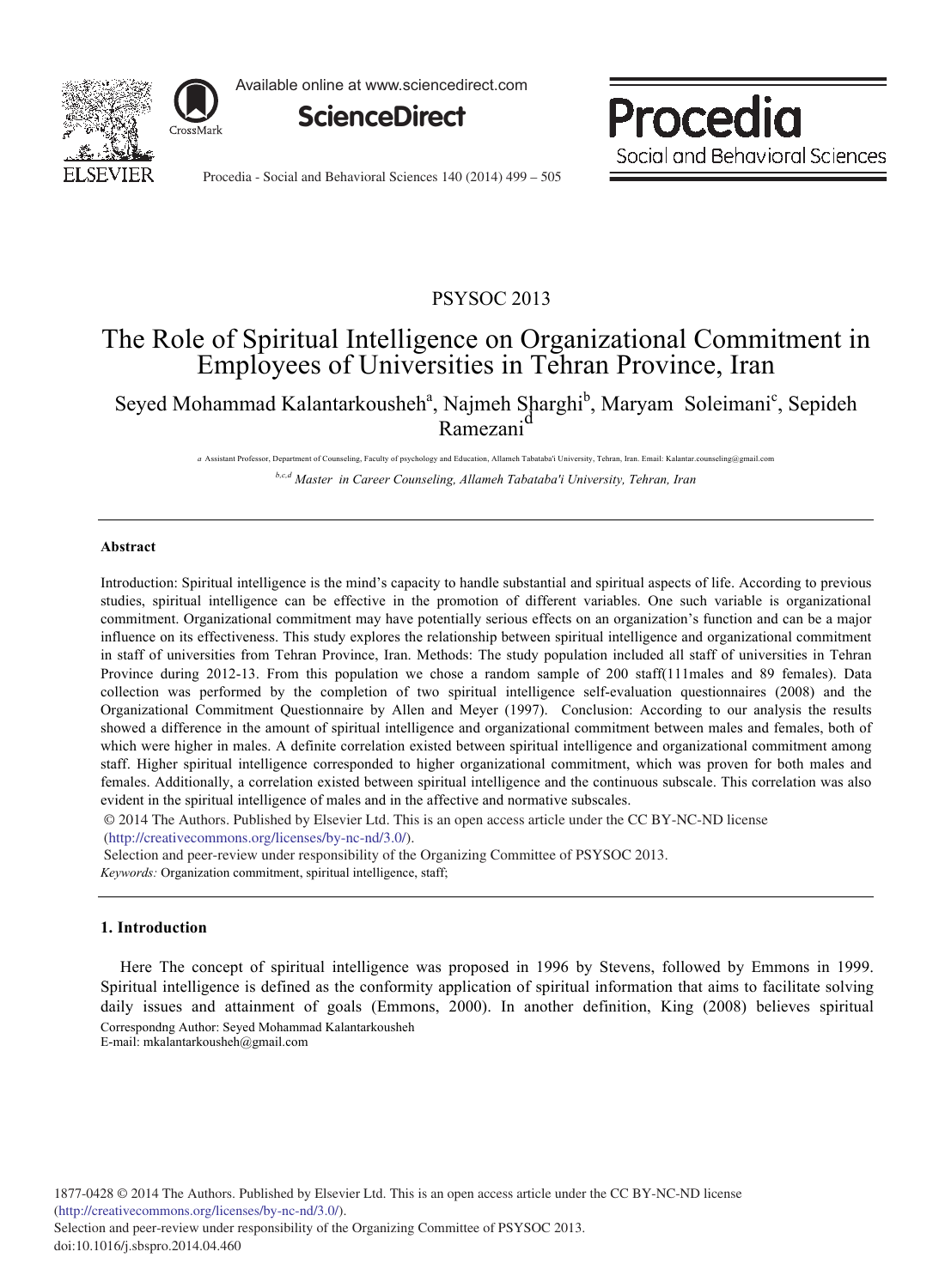intelligence to be a collection of mental capacities based on unsubstantial and exalted aspects of life such as personal understanding, deep existential thinking, and expansion of meaning. In his opinion, spiritual intelligence comprises the four components of critical existential thinking, production of personal meaning, transcendental awareness, and expansion of conscious states. According to Bowell (2004) spiritual intelligence includes seven steps: awareness, meaning, evaluation, being centered, vision, projection, and mission. Spiritual intelligence as defined by Wiggleworth (2006) is the ability to behave with wisdom and clemency as long as internal and external peace is maintained taking into consideration the conditions (equanimity).

The results of a study on the relation between spiritual intelligence and amount of students' happiness concluded that increased in spiritual intelligence corresponded with increased happiness (Yaghubi, 2010). According to Chin et al., spiritual intelligence in addition to engendering success, honesty and hope also enabled entrepreneurs to be realistic and conscious of their environment. They have concluded that the presence of spiritual intelligence is one of the major reasons why some entrepreneurs are more successful than others (Chin, raman, Yeow, & Eze, 2012).

Wiggleworth (2006)defines a mature leader as one who considers specific solutions for increasing problems faced by humans. She views this kind of consideration as an enhanced grade of leadership and believes that a mature personality character benefits from this type of union. This high level of growth and personal maturity is correlated with the development of spiritual intelligence, which leads to the development of leadership skills.

Organizational commitment is construed as an individual's identification and involvement with a particular organization. It is defined by "(a) a strong belief in and acceptance of the organization's goals and values; (b) a willingness to exert considerable effort on behalf of the organization; and (c) a strong desire to maintain membership in the organization" (Hart & Willower, 2001).

Organizational commitment is the ability of an individual employed in an organization and is separate from occupational satisfaction. Instead, it is an effective response to the whole organization, whereas occupation satisfaction is a positive response to particular aspects of a job (Williams and Hazer, 1986).

Meyer and Allen (1998) divide organizational commitment into three separate positions: affective, continuance, and normative. Affective commitment refers to identification, participation, and affective attachment to an organization, meaning that staff that have strong affective commitment remain because they want to keep their jobs. Continuance commitment refers to a commitment based on the staffs' awareness of the loss that they incur if they leave. Therefore, the staff remains in the company with a strong commitment either by force or due to personal sacrifices related to leaving the organization. Normative commitment is based on sense of commitment to the organization. Employees with strong normative commitment who remain in the organization feel obligated to stay. Those with a stronger affective commitment accept changes in instances where these changes would not alter the organization's goals, but rather benefit the organization(Viljoen & Rothmann, 2009).

Tafreshi and Darbayegan (2011)have shown the presence of a meaningful relationship between job satisfaction and organizational commitment, job satisfaction and organizational citizenship behavior, as well as organizational commitment and organizational citizenship behavior. The results of their study showed multiple relations between job satisfaction and organizational commitment with organizational citizenship behavior. A total of 21% of the variance in organizational citizenship behavior was predicted by job satisfaction and organizational commitment from which the role of organizational commitment ranked higher in this prediction.

Padala (2011) studied occupation satisfaction and organizational commitment in an Indian fertilizer and chemical material production company. The study indicated that age, education, type of job, hours worked, and income negatively impacted job satisfaction and organizational commitment.

According to one study, meaningful relationships existed between emotional intelligence and job satisfaction, emotional intelligence and organizational commitment, and job satisfaction and organizational commitment. Emotional intelligence predicted 16% of job satisfaction and 14% of organizational commitment (Ostovar and Khatunigar 2009).

A model that evaluated the relationship between occupation stresses, occupation satisfaction, organizational commitment, and organizational citizenship behavior was presented in another study. The results showed a meaningful, negative relationship between the variables of occupational stress, occupation satisfaction and organizational commitment. Satisfaction with occupation positively and meaningfully affected organizational citizenship behavior and organizational commitment (Ansari, Mirahmadi, & Zabihzadeh, 2011).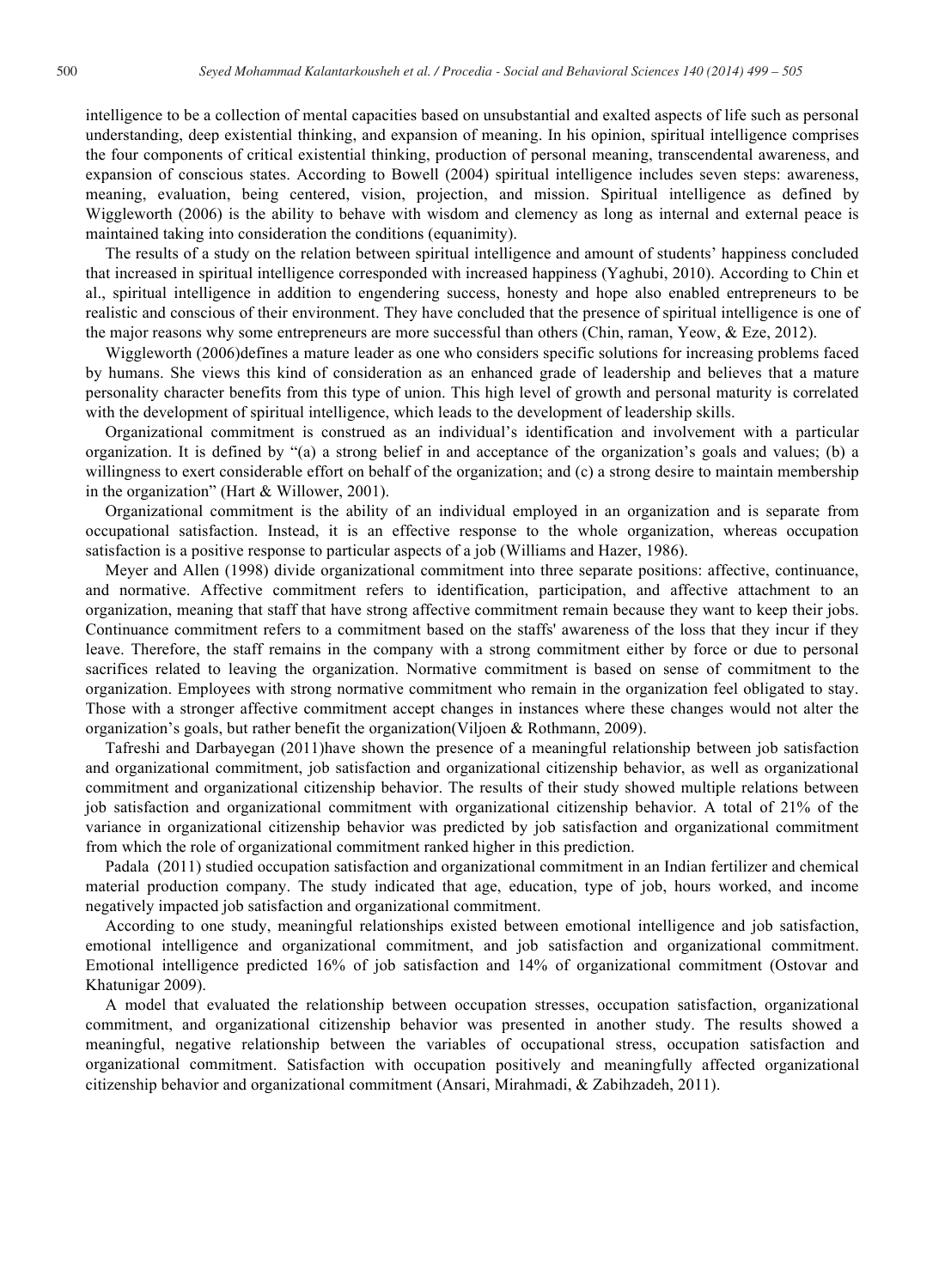Despite the importance of spiritual intelligence and its necessity throughout various organizations and institutions, in Iran, little research exists in this area. Akbarizadeh et al.(2012)have studied the relationship between spiritual intelligence, strong-willed characteristics and general health among nurses. The results showed a meaningful, positive relationship between spiritual intelligence and strong-willed characteristics, spiritual intelligence and general health, and strong-willed characteristics and general health. The promotion of spiritual intelligence and encouragement of strong-willed characteristics in individuals could help increase nurses' general health.

As previously mentioned, spiritual intelligence is the mental capacity of each individual according to unsubstantial and spiritual aspects of life. Research has shown that spiritual intelligence can impact and promote different variables. One of the variables examined in this research is organizational commitment. According to given definitions, organizational commitment is the employment of an individual in an organization and the convergence of that organization's purposes and values upon that individual.

Organizational commitment may potentially have a serious impact on an organization's function and can be a major influence in its effectiveness. Therefore, this study explores the relationship between spiritual intelligence and organizational commitment of staff from universities in Tehran Province, Iran. It examined the positive effects of this relationship in the promotion of the effectiveness of these universities and the effects on individual development of each staff member.

# **2. Material and Methods**

#### *2.1. Research Design*

This was a descriptive research study that used correlation and regression for statistical analysis. The study population comprised all staff from universities in Tehran Province employed during 2012-13. In this research there were 200 staff randomly chosen from the study population. Participants comprised 111 males and 89 females.

Spiritual Intelligence Self-Report Inventory

The Spiritual Intelligence Self-report Inventory (SISRI-24) designed by King (2008) includes 24 questions in a five-item Likert Scale. This scale evaluates the mental ability of spiritual intelligence and related abilities in four major aspects of critical existential thinking, transcendental awareness, personal meaning production, and conscious state expansion (Mousavi, Talebzadeh, & Shams, 2012).

Mousavi (2012) et al reported the Cronbach's alpha for critical thinking, personal meaning production, transcendental awareness, conscious state expansion, and total spiritual intelligence in the following order: 0.59, 0.51, 0.74, 0.68, and 0.73. The present research determined Cronbach's alpha coefficients for total spiritual intelligence (0.864)in addition to spiritual intelligence of males(0.839) and females(0.873).

#### Organizational Commitment Questionnaire

This questionnaire (Allen and Meyer 1997) is used to assess and measure three aspects of organizational commitment (affective, continuance, and normative). This questionnaire consists of 24 close-ended questions according to the Likert scale. Each response is assigned a number for scoring purposes, where's strongly agree'=5 and 'strongly disagree'=1.

#### *2.2. Descriptive Statistics*

#### **Table1. Mean, Standard Deviation, and Cronbach's alpha**

|                        |       | Mean(average) | Standard<br>Deviation | Minimum | Maximum | Alpha |
|------------------------|-------|---------------|-----------------------|---------|---------|-------|
|                        | Men   | 67,88         | 10,358                | 32      | 86      | .839  |
| spiritual Intelligence | Women | 63,75         | 11,785                | 34      | 90      | .873  |
|                        | Total | 65,59         | 11,334                | 32      | 90      | .864  |
| Organizational         | Men   | 58,99         | 8,839                 | 39      | 85      | .658  |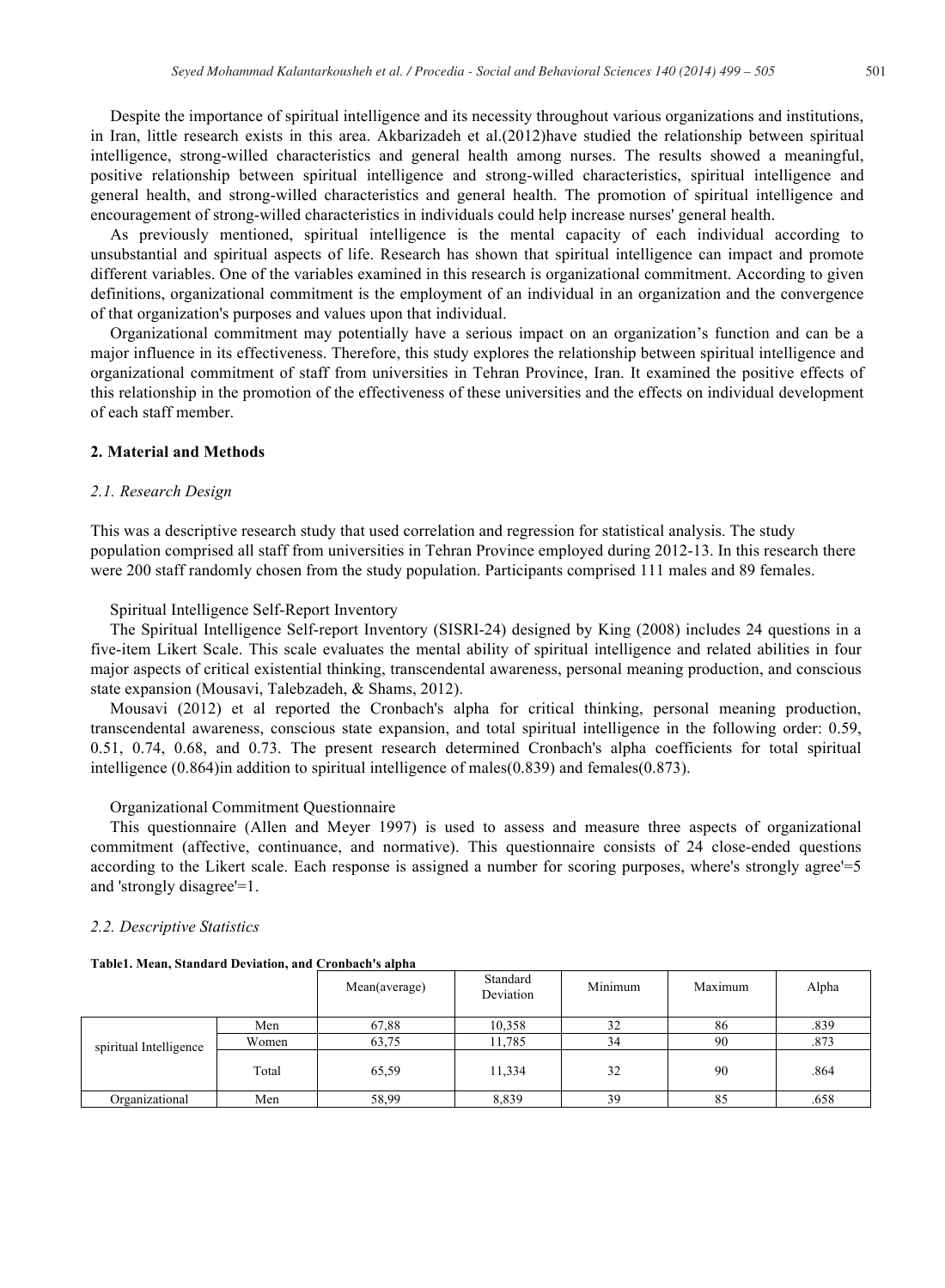| Commitment           | Women | 55,80 | 7,436 | 37 | 73 | .568 |
|----------------------|-------|-------|-------|----|----|------|
|                      | Total | 57,22 | 8,224 | 37 | 85 | .622 |
|                      | Men   | 8,53  | 2,175 |    |    | .115 |
| Continuance Subscale | Women | 7,05  | 2,157 |    |    | .205 |
|                      | Total | 7,71  | 2,281 |    | 5  | .226 |
| Normative Subscale   | Men   | 6,28  | 1,865 | 3  | 12 | .206 |
|                      | Women | 6,45  | 1,953 | ٦  | 12 | .529 |
|                      | Total | 6,38  | 1,911 | 3  | 12 | .219 |

The highest total mean value was 65.59 for spiritual intelligence whereas the lowest mean was the normative subscales which were 6.38. In all variables, with the exception of the normative subscales, males had a higher average compared to females. The average for spiritual intelligence among males was 67.88, compared to the average value of 6.38 for females. Among males, the organizational commitment score was 58.99, which was higher than seen in females (55.80). The continuance subscale value for males was 7.71. Females scored 6.38. The only exception was observed for the normative subscales, where females scored 6.45 compared to 6.28 for males. The higher standard deviation also belonged to the score for spiritual intelligence in females, which were 11.785. The lowest standard deviation was in the normative subscale for males (1.865). The minimum score observed was1 for the continuance subscale and the maximum score was 90, which was the total score for spiritual intelligence among females (Table 2).

# *2.3. Inferential Statistics*

The results showed a difference in the amount of spiritual intelligence between males and females. Males scored higher in terms of emotional intelligence. Therefore, the following hypothesis was approved: "Emotional intelligence is different between male and female employees" (df=130,p=0.120,t=-1.180). The standard deviation and average for organizational commitment is shown in Table 3 for males and females. The average organizational commitment for males was 58.99 which was higher than observed in females(55.80). The standard deviation was8.398 for males and the standard deviation for females were 7.436. According to the results, the amount of organizational commitment differed between males and females, with a higher total score for organizational commitment observed in males. Hence, the following hypothesis is approved: "Organizational commitment is different between males and females" (df= $130$ ,p= $0.120$ ,t= $-1.180$ ).

| Table 2. The independent t-test as a comparison of spiritual intelligence and organizational commitment in males and females |  |  |  |  |
|------------------------------------------------------------------------------------------------------------------------------|--|--|--|--|
|                                                                                                                              |  |  |  |  |

| Variable                     | group              | $M\pm SD$                   | T     | $Sig(1-tailed)$ |  |
|------------------------------|--------------------|-----------------------------|-------|-----------------|--|
| Spiritual Intelligence       | Women<br>$n = 111$ | $M = 63/78$<br>$Sd=11/78$   | 81,83 | 0.00            |  |
|                              | Men<br>$n = 89$    | $M=67/88$<br>$Sd=10/358$    |       |                 |  |
| Organizational<br>Commitment | Women<br>$n = 111$ | $M = 55/80$<br>$Sd = 7/436$ | 98,40 | 0.00            |  |
|                              | Men<br>$n = 89$    | $M = 58/99$<br>$Sd = 8/839$ |       |                 |  |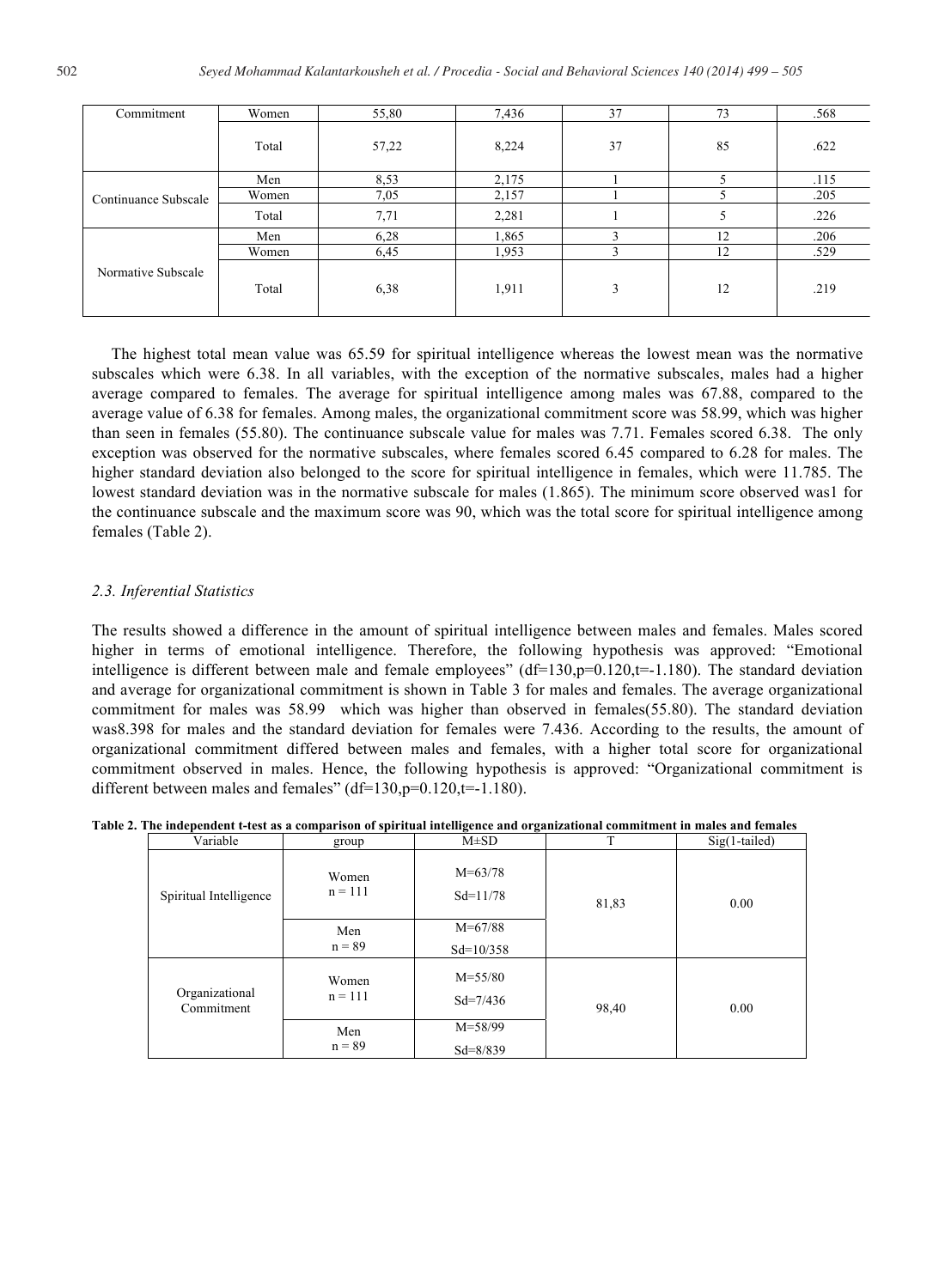| variable                                                | Total $(n = 200)$ |      | Men $(n = 89)$ |       | Women $(n = 111)$ |       |
|---------------------------------------------------------|-------------------|------|----------------|-------|-------------------|-------|
|                                                         |                   |      |                |       |                   |       |
| Spiritual Intelligence and<br>Organizational Commitment | .148.             | .037 | .151           | .158  | .343              | .00.  |
| Spiritual Intelligence and<br>Continuance Subscale      | .037              | .604 | $-0.138$       | 0.198 | 0,169             | 0.76  |
| Spiritual Intelligence and<br>Normative Subscale        | 0.026             | .714 | $-0.144$       | 0,177 | 0.043             | 0,656 |
| Spiritual Intelligence and Affective<br>Subscale        | $-.061$           | .389 | $-0.042$       | 0.693 | $-0.176$          | 0,065 |

**Table 3.Correlation between spiritual intelligence and organizational commitment** 

According to the data (Table 3), the total correlation between spiritual intelligence and organizational commitment was 0.148. Considering the fact that 0.037 is less than 0.5 and that it is a meaningful coefficient, hence there is a meaningful relationship between them. Therefore, the following hypothesis was approved: "There is a meaningful relation between spiritual intelligence and organizational commitment of the staff". Increased spiritual intelligence corresponded with increased organizational commitment within an individual [Pearson's r(132)=

 $-0.25$ ,  $p<0.05$ ].

The correlation among males was 0.151.Due to the fact that the coefficient of 0.158 is less than 0.5, the relationship was meaningful. The following hypothesis was approved: "There is a meaningful relation between spiritual intelligence and organizational commitment of male employees". In males, higher spiritual intelligence corresponded to higher organizational commitment [Pearson's  $r(132) = -0.25$ , p<0.05].

The correlation of this relationship was 0.343 among females. Due to the fact that 0.00 is less than 0.5, therefore the relationship was meaningful. The following hypothesis was approved: "There is a meaningful relation between spiritual intelligence and organizational commitment of female employees". The higher spiritual intelligence in females corresponded with higher organizational commitment [Pearson's r (132)= - 0.25, p<0.05].

The correlation between spiritual intelligence and the continuance subscale

The total correlation between spiritual intelligence and the continuance subscale was 0.037; according to the score of 0.604 which is more than 0.5, there was no meaningful relationship, therefore the hypothesis was rejected.

The meaningful coefficient correlation was0.76 among females and more than 0.5. This correlation was not meaningful in females and the following hypothesis was rejected: "There is a meaningful relation between female spiritual intelligence and the affective subscale".

According to the coefficient correlation of 0.198, the following hypothesis was approved in males and the correlation was meaningful. "There is a meaningful relationship between spiritual intelligence and the affective subscale" [Pearson's  $r(132) = -0.25$ ,  $p < 0.05$ ].

The correlation between spiritual intelligence and the normative subscale

The total correlation between spiritual intelligence and the normative subscale was 0.026.The coefficient correlation was 0.714 and greater than 0.5. Therefore, the relationship was not meaningful.The following hypothesis was rejected: "There is a relation between spiritual intelligence and the normative subscale".

A meaningful coefficient of 0.177 was observed among males. The correlation was meaningful and the following hypothesis approved: "There is a relation between spiritual intelligence in males and the normative subscale" [Pearson's  $r(132) = -0.25$ ,  $p<0.05$ ].

However in females, there was a meaningful coefficient of 0.656. Therefore this correlation was greater than 0.05 and not meaningful. Hence the following hypothesis was rejected: "There is a relation between spiritual intelligence and the normative subscale".

The correlation between spiritual intelligence and affective subscale

The total correlation between spiritual intelligence and the affective subscale was 0.061.The meaningful coefficient was 0.389 and less than 0.5.The relationship was meaningful and the following hypothesis approved: "There is a relation between spiritual intelligence and the continuance subscale" [Pearson's  $r(132) = -0.25$ ,  $p<0.05$ ].

In addition, the meaningful coefficient of the correlation is 0.76 in females, which was more than 0.5. Thus, the correlation was not meaningful among females and the following hypothesis was rejected: "There is meaningful relation between spiritual intelligence and the continuance subscale".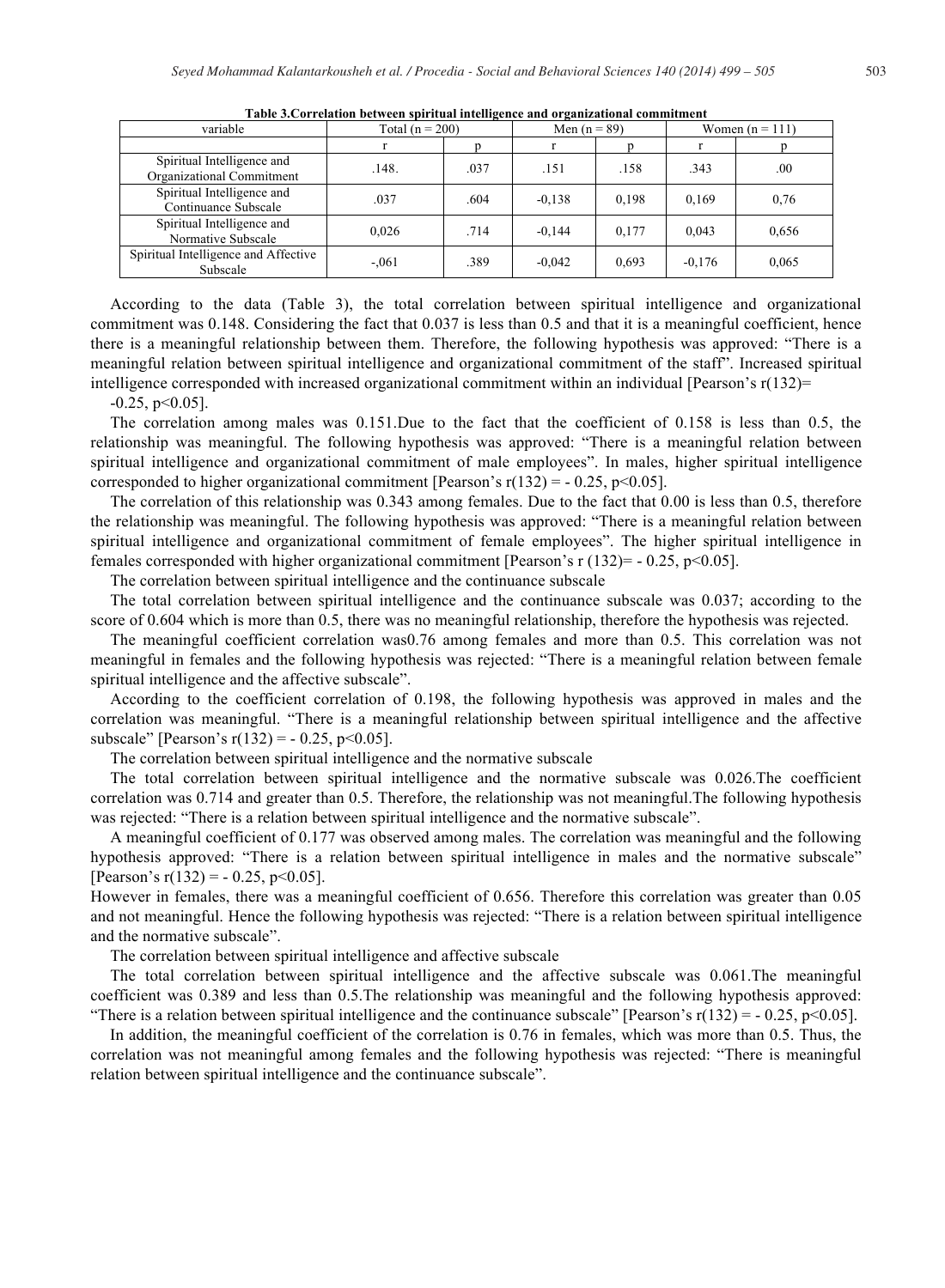The correlation coefficient among maleswas 0.693, more than 0.5. As a result the correlation was not meaningful among males and the following hypothesis was rejected:"There is a relation between spiritual intelligence and the continuance subscale".

# **3. Conclusion**

This research studied the relationship between spiritual intelligence and organizational commitment of staff from universities in Tehran Province, Iran. The positive effects of spiritual intelligence in the promotion of an organization's effectiveness and the individual growth of employees were considered in this study. The results indicated that the amount of spiritual intelligence and organizational commitment varied between males and females. In the current study, males achieved a higher score in both variables. A meaningful relationship has been shown to exist between spiritual intelligence and organizational commitment of an organization's employees. When an individual's spiritual intelligence increases, the organizational commitment also increases. This relationship has been separately proven in both males and females.

 King (2008) has defined spiritual intelligence as a collection of mental capacities based on unsubstantial and exalted aspects of life such as personal understanding, deep existential thinking, and expansion of meaning. The present research showed a relationship between spiritual intelligence and organizational commitment. Malik and Naeem (2011)concluded that dimensions of spiritual intelligence had a positive relationship with organizational commitment of university scientific board members.

In addition, spiritual intelligence has a relationship with effective leadership components such as organizational commitment (Amram, 2009). Because commitment, creativity and innovation are currently important topics, it is necessary for managers and organizational leaders to have moral values such as liking other people, forgiveness, and honesty. The presence of these values assists in better management of employees to be the best (Jurkiewicz & Giacalone, 2004). According to Farhangi et al (2009) both affective intelligence and spiritual intelligence have a significant effect on a type of leadership.

Samadi and Mahdavikhui (2009) determined that three different dimensions of organizational commitment (duty, affective, and continuance) were meaningful at different levels of moral management. They studied the effect of moral management on organizational commitment of employees at a Tax General Office in Hamedan Province. The results showed that increased moral management also increased the amount of organizational commitment. The results of the current study supported their findings between spiritual intelligence and organizational commitment.

Limitations of this study included the lack of control over the amount of cooperation and motivation of the participants to complete the questionnaire. Participants were not comfortable being evaluated, although they received some explanations. Therefore, in areas such as job safety, participants stated that safety was better than in reality.

Emotional intelligence that includes job components is a new topic. There are a limited number of studies in this field, thus the need exists for additional research. Future studies should research the effect of spiritual intelligence on organizational functioning, the relationship between spiritual intelligence and organizational expansion, and the role of spiritual intelligence in the improvement of affective commitment in an assumed organization.

#### **References**

- Akbarizadeh, F., Hajivandi, A., Bagheri, F., & Hatami, H. (2012). Relationship between nurses' spiritual intelligence with hardiness and general health. *Journal of Kermanshah University of Medical Sciences, 15*(6).
- Amram, J.Y. (2009). *The contribution of emotional and spiritual intelligences to effective business leadership*: Institute of Transpersonal Psychology.
- Ansari, Mohammad Esmaeil, Mirahmadi, Seyyed Mohammad Reza, & Zabihzadeh, Kazem. (2011). Examine the relationship between job stress, job satisfaction, organizational commitment and organizational citizenship behavior. *Human Resource Management and the Oil Industry*, 153-166.
- Bowell, A.R. (2004). The 7 Steps of Spiritual Intelligence.

Chin, S.T.S, raman, K, Yeow, A.J, & Eze, U Cyril. (2012). Relationship between Emotional Intelligence and